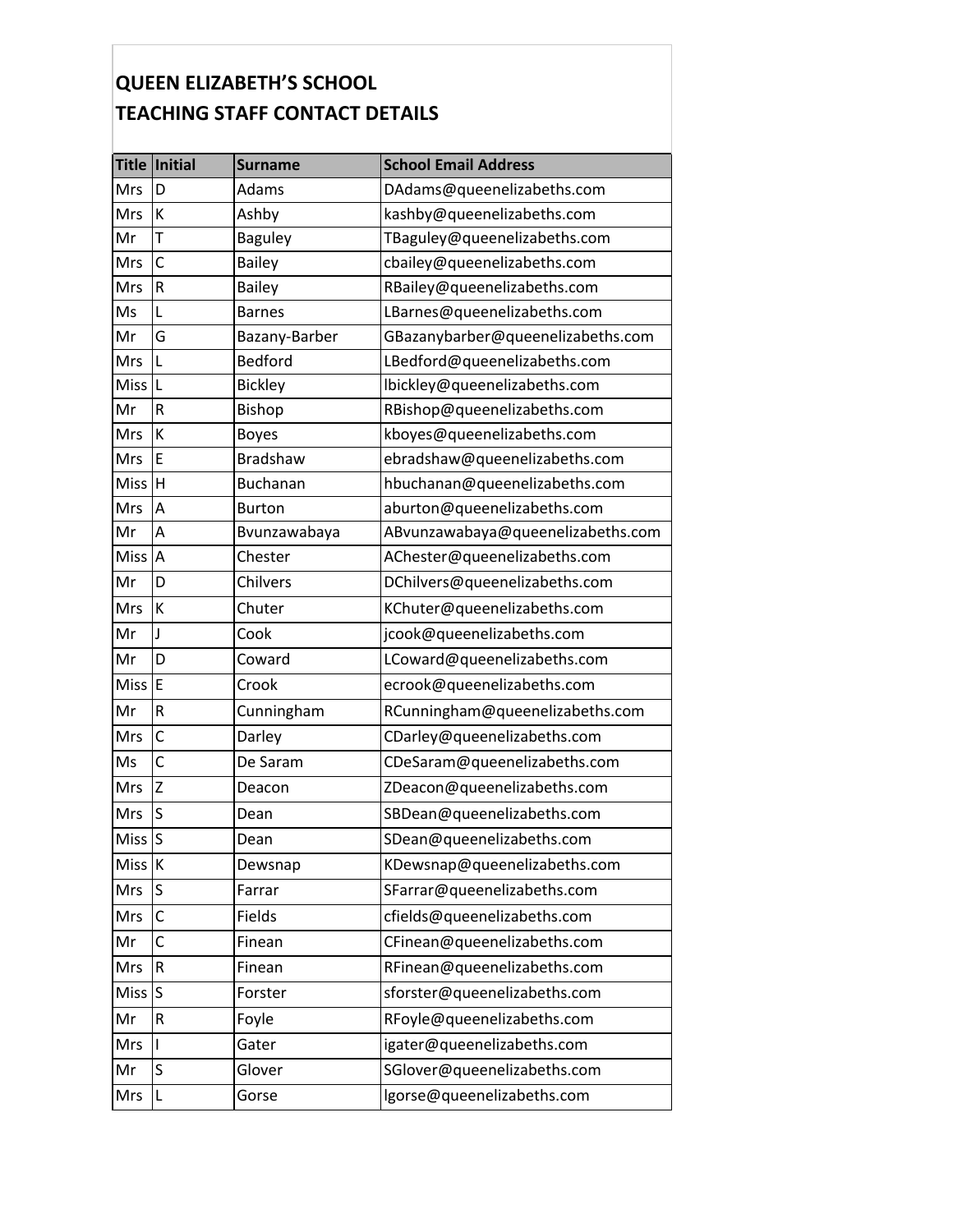| Mr          | S            | Green          | sgreen@queenelizabeths.com       |
|-------------|--------------|----------------|----------------------------------|
| <b>Miss</b> | N            | Halford        | NHalford@queenelizabeths.com     |
| Mr          | F            | Hampson        | fhampson@queenelizabeths.com     |
| Mrs         | M            | Hannay         | MHannay@queenelizabeths.com      |
| Mr          | R            | Hardy          | RHardy@queenelizabeths.com       |
| Mrs         | G            | Heighway       | GHeighway@queenelizabeths.com    |
| Mr          | D            | Hepplewhite    | dhepplewhite@queenelizabeths.com |
| Mr          | P            | Hilton         | PHilton@queenelizabeths.com      |
| Miss J      |              | Houghton       | JHoughton@queenelizabeths.com    |
| Mr          | M            | Howard         | MHoward@queenelizabeths.com      |
| Mr          | C            | Humphreys      | CHumphreys@queenelizabeths.com   |
| Mr          | B            | Jose           | BJose@queenelizabeths.com        |
| Mr          | N            | Kirby          | nkirby@queenelizabeths.com       |
| Mrs         | A            | Leach          | ALeach@queenelizabeths.com       |
| Miss        | IN           | Malina         | NMalina@queenelizabeths.com      |
| <b>Miss</b> | R            | Martin         | rmartin@queenelizabeths.com      |
| Mrs         | A            | Mason          | AMason@queenelizabeths.com       |
| Mr          | E            | McSween        | EMcSween@queenelizabeths.com     |
| Mr          | J            | Mead           | JMead@queenelizabeths.com        |
| Mrs         | N            | Miller         | NMiller@queenelizabeths.com      |
| Mrs         | H            | Moss           | hmoss@queenelizabeths.com        |
| Mrs         | S            | <b>Mullins</b> | SMullins@queenelizabeths.com     |
| Mrs         | B            | Murray         | BMurray@queenelizabeths.com      |
| Mrs         | C            | Murray         | cmurray@queenelizabeths.com      |
| Mrs         | T            | Mynard         | tmynard@queenelizabeths.com      |
| <b>Miss</b> | G            | Nation         | gnation@queenelizabeths.com      |
| Mrs         | S            | Navin          | SNavin@queenelizabeths.com       |
| Mr          | М            | Oldfield       | MOldfield@queenelizabeths.com    |
| Miss $S$    |              | Owen           | SOwen@queenelizabeths.com        |
| Mrs         | $\sf S$      | Parker         | sparker@queenelizabeths.com      |
| Mrs         | $\mathsf{C}$ | Parsons        | CParsons@queenelizabeths.com     |
| Mr          | Ν            | Pouton         | NPouton@queenelizabeths.com      |
| <b>Miss</b> | G            | Price          | gprice@queenelizabeths.com       |
| Mr          | A            | Priest         | apriest@queenelizabeths.com      |
| Mrs         | J            | Richardson     | jrichardson@queenelizabeths.com  |
| Mr          | B            | Richardson     | RRichardson@queenelizabeths.com  |
| Mrs         | $\mathsf{T}$ | Ridley         | TRidley@queenelizabeths.com      |
| Mrs         | S            | Riley          | SRiley@queenelizabeths.com       |
| Miss        | $\mathsf{C}$ | Rimmer         | crimmer@queenelizabeths.com      |
| Mrs         | M            | Rumaner        | MRumaner@queenelizabeths.com     |
| Mrs         | M            | Sengupta       | msengupta@queenelizabeths.com    |
| Mr          | Α            | Sheridan       | ASheridan@queenelizabeths.com    |